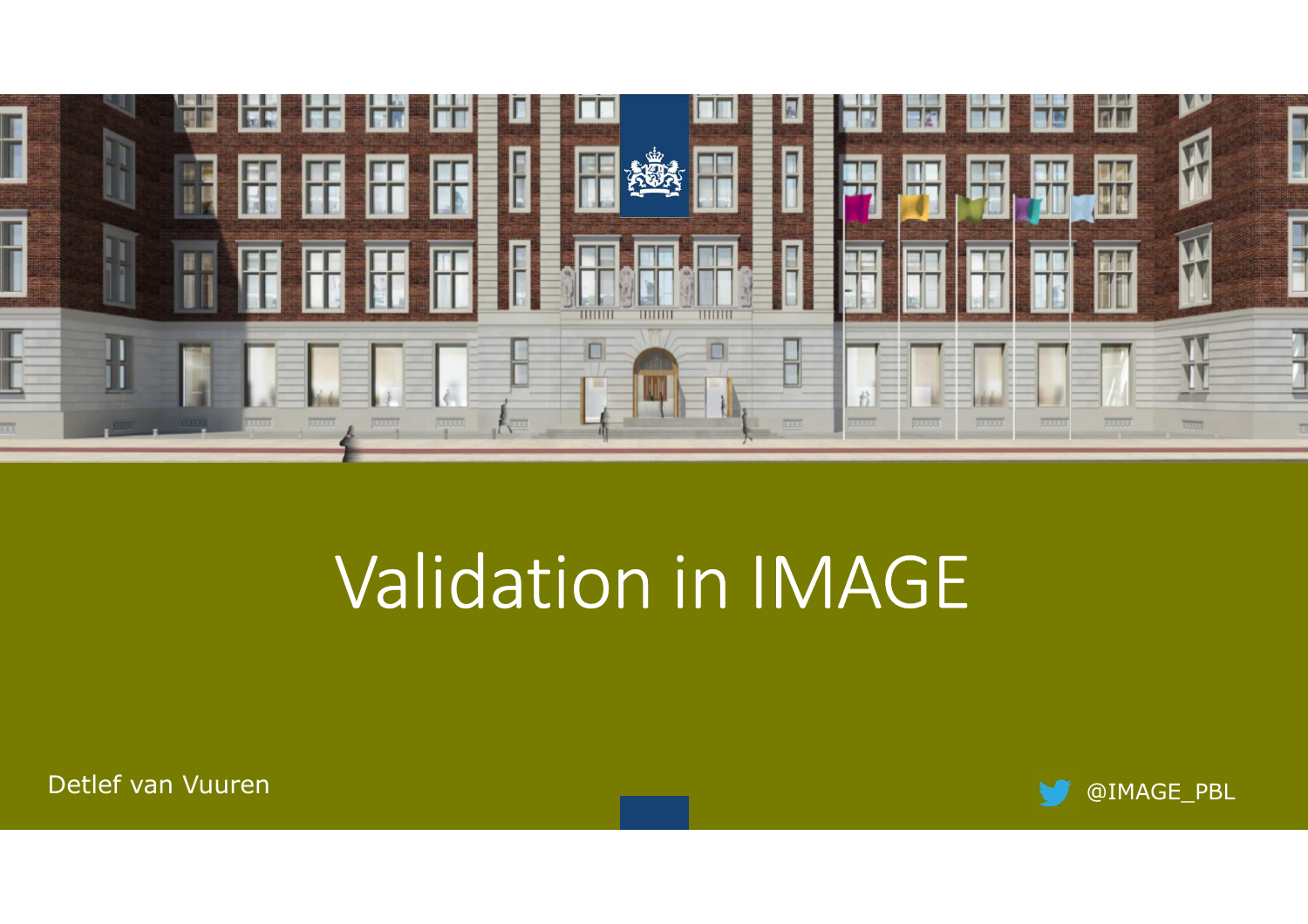

# Validation activities in IMAGE



Detlef van Vuuren, PBL – IMAGE-model Co-lead WP4 (national scale mitigation scenarios)

Methods that have been used in IMAGE for validation

- 1. Validation & calibration over historical period (1970-2015/2020)
- 2. Model comparison<br>3. Model documentati
- 3. Model documentation
- 4. Uncertainty analysis<br>5. Use of scenarios
- 5. Use of scenarios<br>6. Comnarison of fi
- 6. Comparison of future and historic rates of change<br>7 Discussion of model results with science
- 7. Discussion of model results with science communities

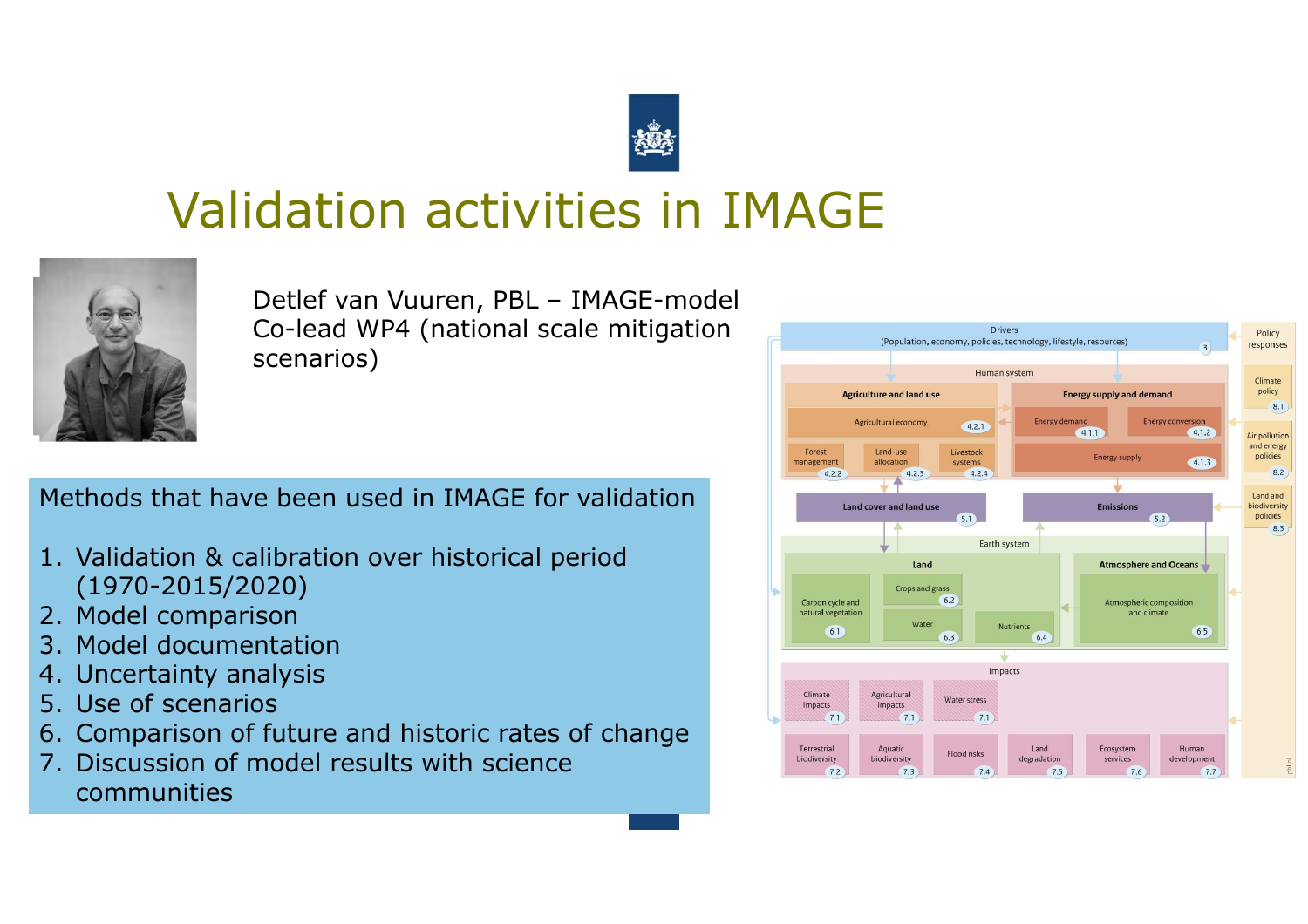### 1.Calibration/validation over historical period (1970-2015/2020)

•Auto-calibration of the model to historical data over 1970-2015 period

An IMAGE model run starts in 1970 and over the period 1970- 2015/2020 it is forced to follow the historical period, using exactly the same equations as for the future period (but with calibrated parameters)

- **Example food processing**<br>1.4E+09  $1.4E + 09$ Historic Model  $1.2E + 09$  $1E+09$  $1E+09$ Trad biomass Secheat 800000000 800000000 **D**Oil Natural gas 600000000 600000000 Modern biomass Hydrogen 400000000 400000000 **Electricity** Coal 200000000 200000000  $\mathbf{0}$  $\Omega$  $\begin{array}{l} 1977 \\ 1988 \\ 1988 \\ 1998 \\ 1998 \\ 1999 \\ 1999 \\ 1998 \\ 1998 \\ 1998 \\ 1998 \\ 1998 \\ 1998 \\ 1998 \\ 1998 \\ 1998 \\ 1998 \\ 1998 \\ 1998 \\ 1998 \\ 1998 \\ 1998 \\ 1998 \\ 1998 \\ 1998 \\ 1998 \\ 1998 \\ 1998 \\ 1998 \\ 1998 \\ 1998 \\ 1998 \\ 1998 \\ 1998 \\ 1998 \\ 19$ 1971<br>1974
- •Proves that model is able to reproduce past + forms spin-up



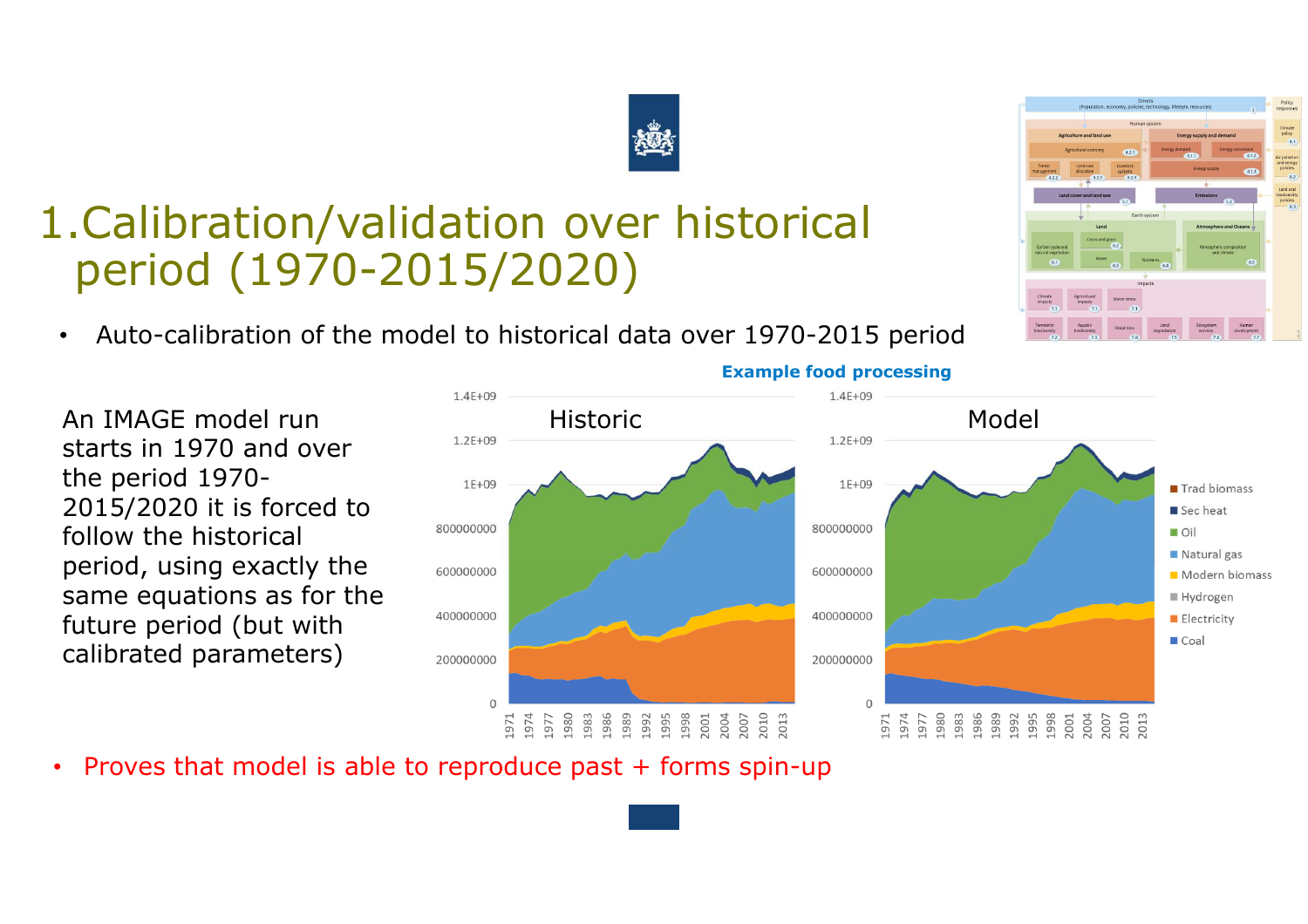### 2. Model comparison (EMF, EUEMF, ENGAGE/NAVIGATE, AGMIP etc)

We participate in many model comparisons and learn how the model behaves compared to other models



Provides confidence in model results by understanding differences with other models





a. Carbon price vs RAI

3 mei 2021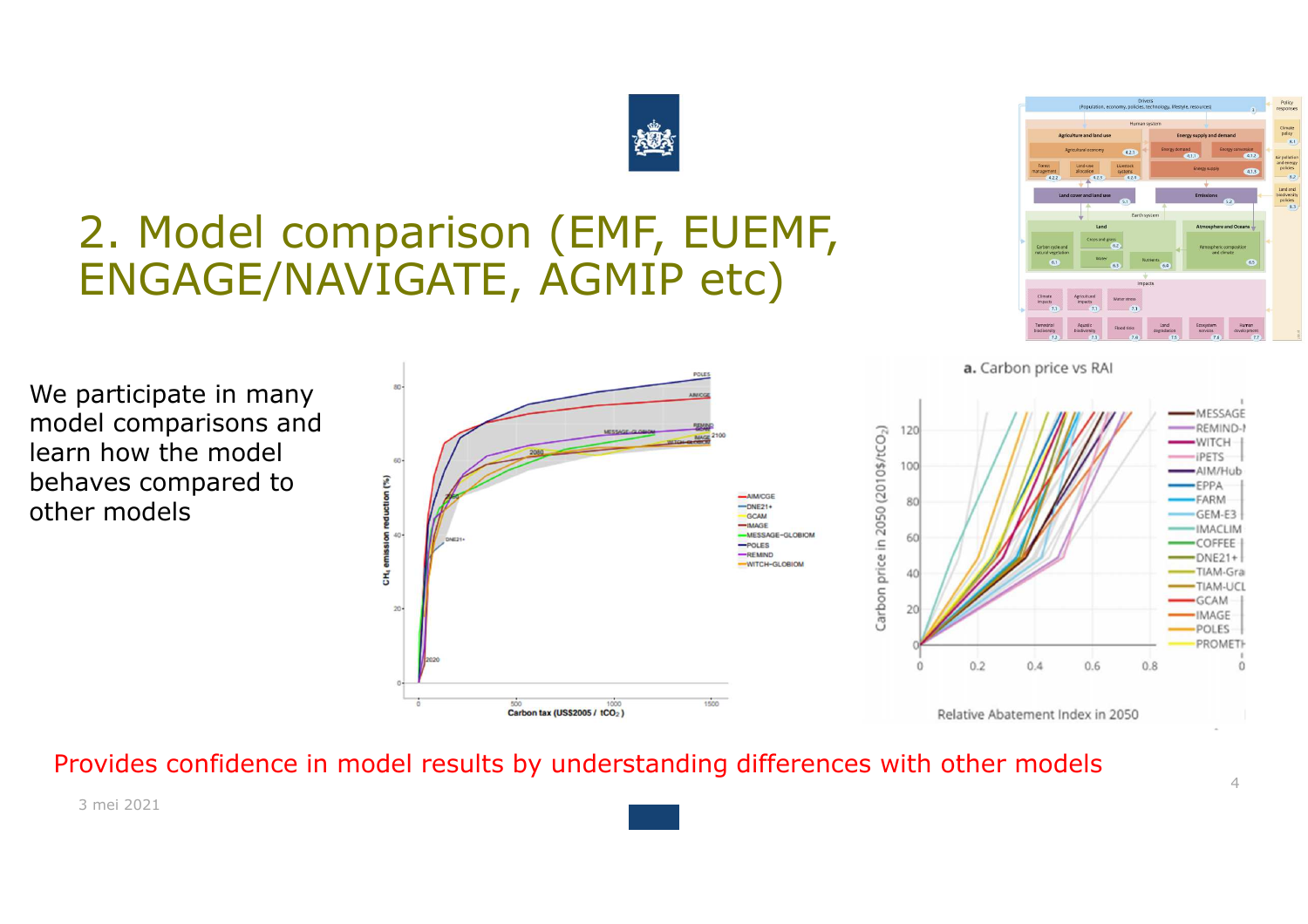### 3. Model documentation

All parts of IMAGE are documented at the IMAGE – wiki using exactly the same structure. The structure includes model rationale, structure, input/output data, examples of use and uncertainty.

We also publish our assumptions and data in the IIASA database and on our own website.

Transparency of underlying concepts



#### Land-use allocation Home IMAGE Parts of Land-use allocation Contents Dide - IMAGE fram 1. Introduction page > 1 Key policy issues Framework<br>introduction 2. Model description  $> 2$  Introduction 2 Belley Stronge > 3 Input/Output Table Framework su 4. Data, uncertainty and limitation S. Overview of references Application **Dublication** Additional Jofn 6. Model description IMAGE-CLUMor **Big Flowcha** > Navigatio  $m/m$  and  $m$ **N. Drossea will Key policy issues** > IMAGE-model dat **IMAGE land management model (v** > How will changes in agricultural demand and trade affect future land-use patterns' IMAGE land management 3.0.1  $h$  About > How will land-use regulation, such as protected areas and REDD schemes, affect future land use and the omnonente impacts of land-use change > Tools How can agricultural intensification increase global food production, and what policies will contribute to Forest managemen  $\sim$ Land cover and land us Land-use allocation **Introduction** About one third of the Farth's land area is under cronland and nasture. The proportion of areas suitable for agriculture that is already in use is even larger. Humans strongly depend on agricultural production Related IMAGE as supported by soils and climatic circumstances, and thus need to rely on a continued functioning of these systems. On the other hand, major environmental problems rise from the size and intensity of Anticultural eco agricultural land use, for example greenhouse gas emissions, distortions of the nutrient and water Crops and grass cycles, and biodiversity loss. Total agricultural area, globally or in a region, may be sufficient to asses the first order effects of production potential and environmental impacts. However, the location of Projects/Anglic agricultural land in a region or landscape is extremely important because yields of crops and grass<br>depend on soil and climate, and also on spatially heterogeneous socio-economic factors, and because Roads from Rio+20 (2012) project **Key publications** many impacts are location dependent. Doelman et al., 2018 The location of new apricultural area determines the vegetation type removed, and thus the amount of carbon emitted, and the biodiversity impacts related to a loss of the vegetation type. Extreme examples of location-specific impacts are conversion of carbon- and species-rich peatland and wetlands. Other factors include the impact of agriculture on nutrient and water cycles, and location characteristics such as soil properties and slope. As well as the location, the composition of landscapes conservation of a determining factor because how land uses are connected determines to some extent the<br>lis a determining factor because how land uses are connected determines to some extent the<br>environmental impact and the examples of landscape composition are biodiversity effects, wind and water erosion, hydrology, and<br>ecosystem services. Some crops benefit from nearby forests for pollination and pest control, while others suffer additional pest pressure. Consequently, accurate and high resolution modelling of agricultural land use is essential in global integrated assessment.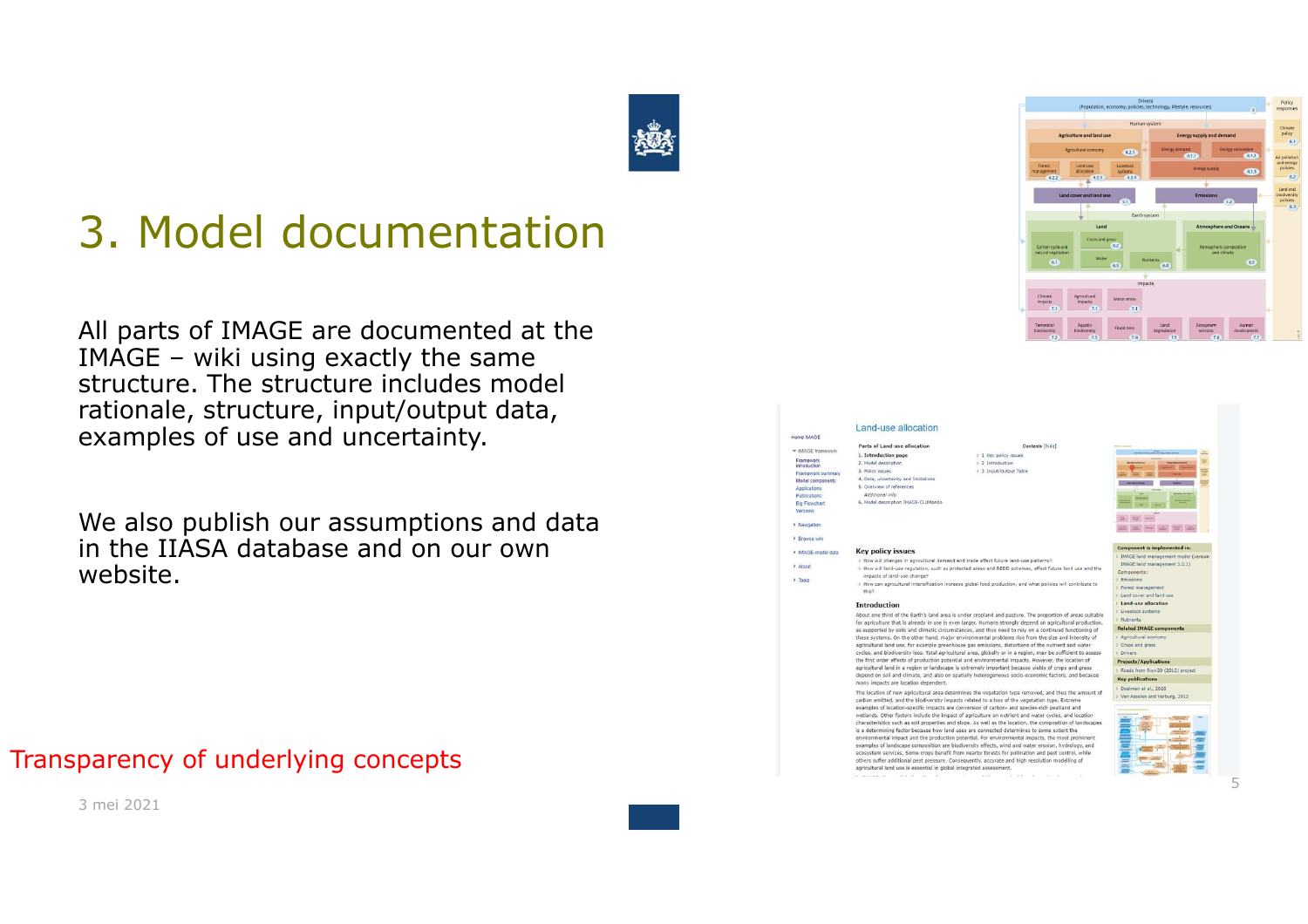

## 4. Uncertainty analysis

Most parts of the IMAGE model have been published in peer-reviewed journals. Typically, these publications also include an analysis of model uncertainty.

Insights in the range of model results (vis-à-vis expected range)





3 mei 2021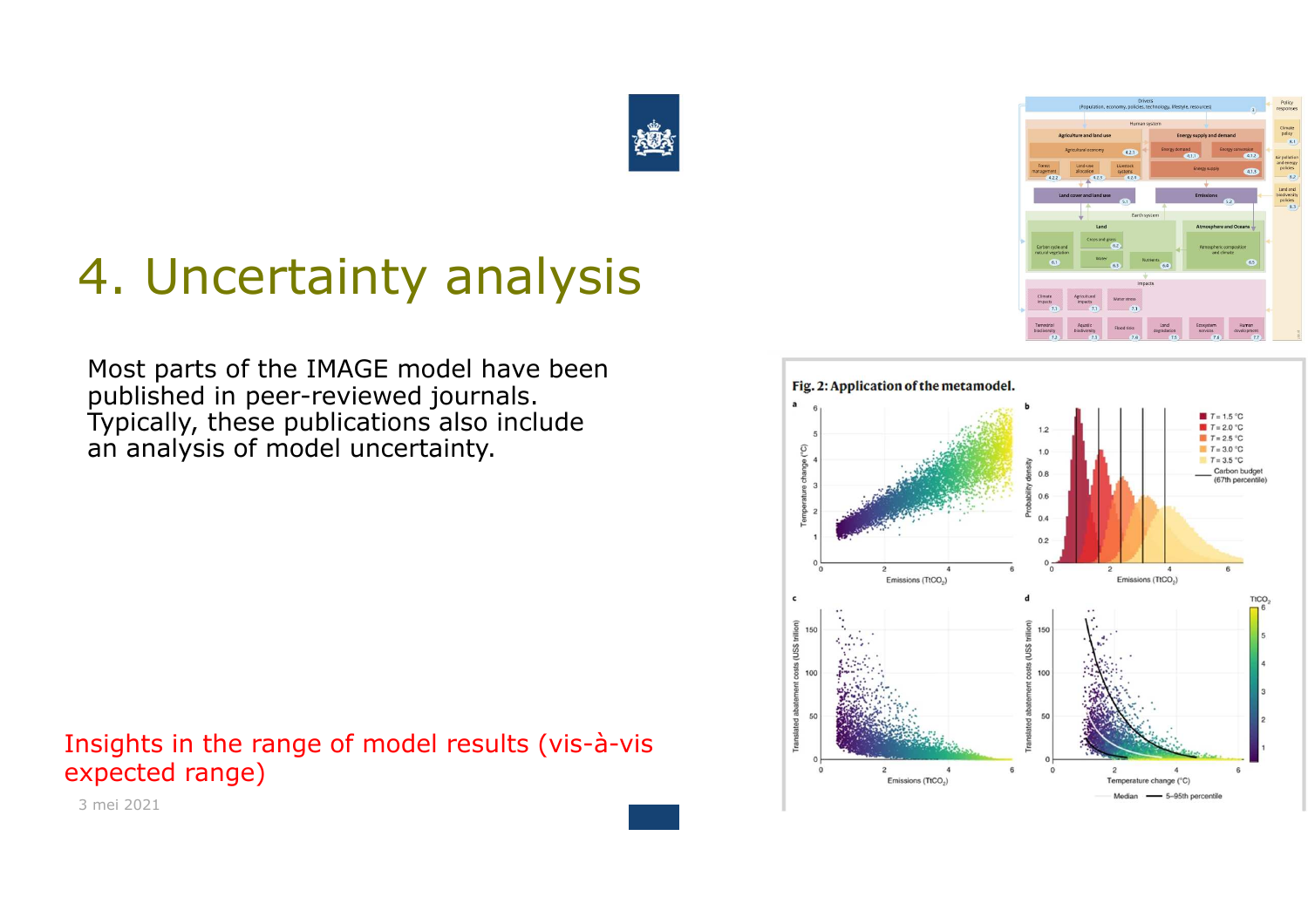## 5. Use of scenarios

Scenario analysis is used to explore a wide range of possible futures.

#### outcomes) Insights in the sensitivity of the models to fundamentally different scenario storylines (can the model provide insights into a range of





7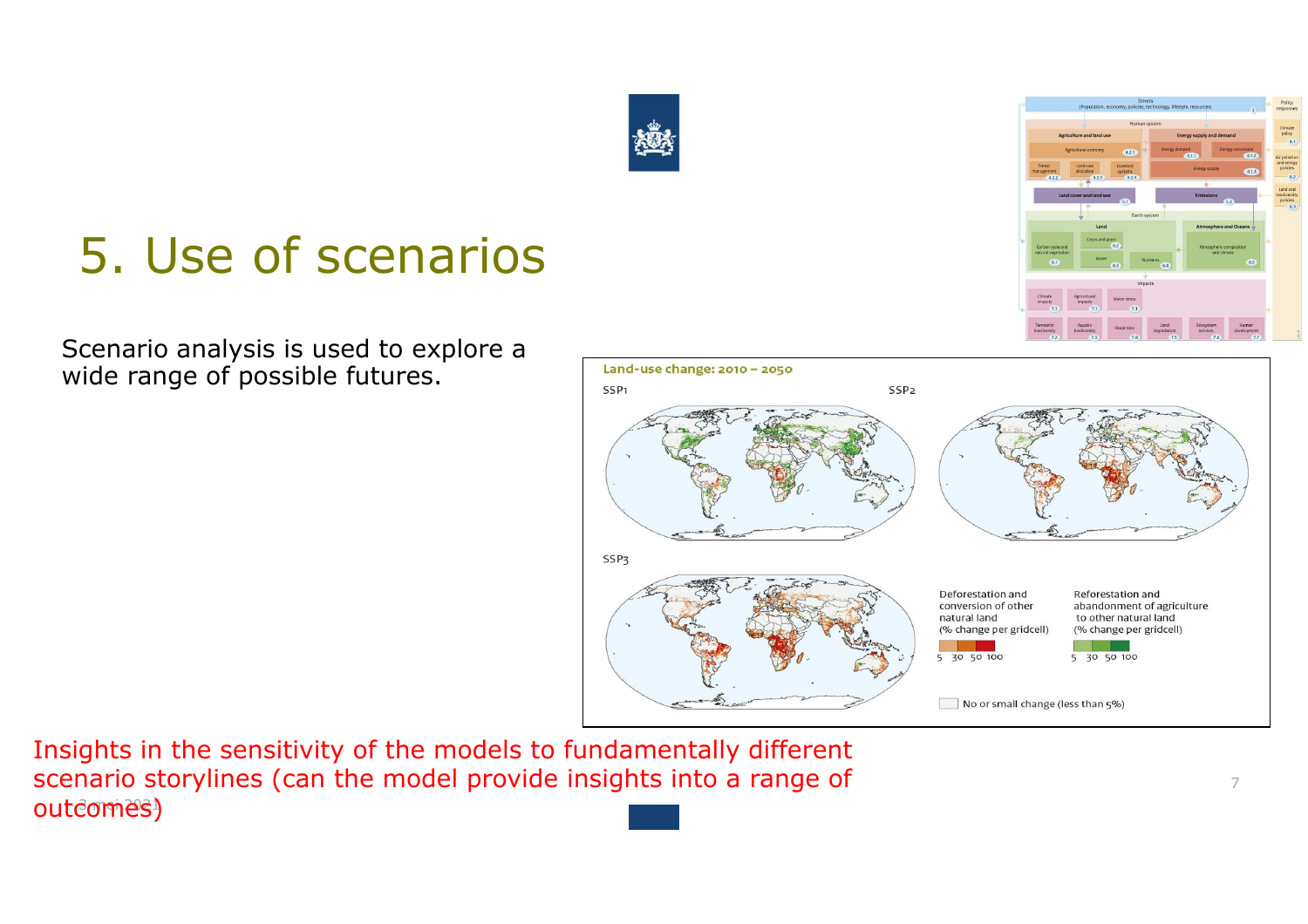### 6. Comparison of future and historic rates of change

#### **Table 6**

2010-2030

2030-2050

Summary of comparisons between historical observations and three modeled scenarios using a diverse set of indicators. The fossil and non-fossil technologies are groupedthe table considers the highest rate of change in the group per scenario.

**Absolute growth** 

Reference

**Baseline** 

Fossil

Non-Fossil

Non-Fossil

Tech-specific

System

System

System

System Fossil

Degrees

**Baseline** 

Normalized growth

Reference

2 Degrees

We have compared the rates of change in the scenarios to those that occurred historically to 'validate' the feasibility of the rates of change in our projections

Provides insights into the feasibility of the rates of change.



Average annual capacity additions

Average annual capacity additions

Technology diffusion

Not applicable

Average annual emission decline rates

Average annual emission decline rates

Average annual supply-side investments

Below historical growth frontier for corresponding technology Below historical growth frontier for any technology Above historical growth frontier for any technology

Average annual supply-side investments